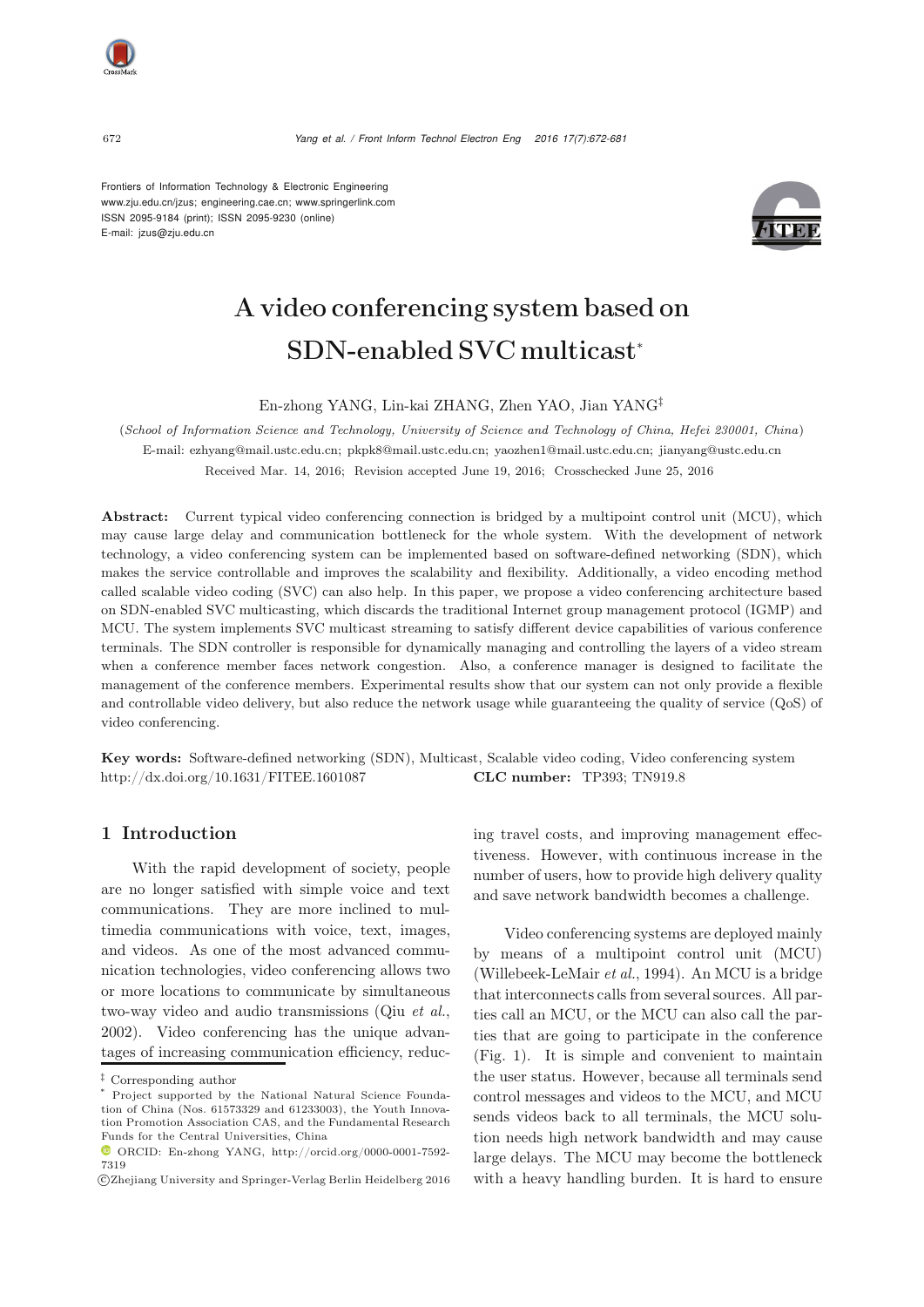high-quality delivery, since its single function limits the scalability and reduces reliability.



<span id="page-1-0"></span>Fig. 1 MCU-based solution

Unicast is a way of sending content to a single receiver, but it does not consider that others may also need the same content. By contrast, multicast intends to deliver the same content to a group of receivers, thus avoiding the waste of network resource (Li *[et al.](#page-9-2)*, [1999\)](#page-9-2). Considering the features of a video conferencing system, multicasting is an efficient solution for conveying the video content. Some MCUs can support the Internet protocol (IP) multicast transmission mode. However, an IP multicastbased video transmission over the Internet is not widely applied. The reason for this is that the IP multicast requires transporting routers on the whole path supporting multicast, which induces additional configuration and security considerations, thus making the commercial Internet service providers (ISPs) reluctant to deploy native IP multicast. For commercial multimedia services, access control is necessary for providing a basic service-level security to ensure that data streams are sent only for legitimate receivers and requesting routers. In IP multicast, however, anyone joining the multicast group can obtain the multicast stream. This implies that IP multicast does not support an access control mechanism, and cannot be controlled and managed over the network.

To ensure high-quality video delivery and save the network bandwidth, a video encoding method called scalable video coding (SVC) [\(Schwarz](#page-9-3) *et al.*, [2007](#page-9-3)) can help. SVC is an extension of the H.264/AVC standard and keeps the advantages of H.264, i.e., high compression ratio and better image quality. SVC further provides three types of scalabilities: spatial, temporal, and quality scalabilities. By applying a layered approach, the encoded SVC bit stream consists of a base layer providing the basic quality and one or more enhancement layers. For example, the base layer provides the content quality needed for mobile devices; additional enhancement layers provide high-definition quality. The variety of conference member devices with different capabilities ranges from cell phones with small screens and restricted processing power to high-end PCs with high-definition displays. SVC provides bitstream scalability for graceful degradation transmission or adaptation, thus fulfilling the customized requirements like adapting to the heterogeneous device capabilities and heterogeneous networks. However, SVC video streaming is still not widely applied in practical video transmission, although it has bit-rate adaptation ability. The basic reason behind this is that routers in the current network are transparent for SVC streaming applications, which disables innetwork bit-rate adaptation for a graceful degradation of the transmission.

In recent years, software-defined networking (SDN) [\(Sezer](#page-9-4) *et al.*, [2013](#page-9-4)) has been fast emerging as a promising network technology for building nextgeneration [services](#page-9-5) [and](#page-9-5) [networks.](#page-9-5) [OpenFlow](#page-9-5) [\(](#page-9-5)McKeown *et al.*, [2008\)](#page-9-5) is a standard communication protocol that enables SDN. It decouples the control plane and data plane of a network node, thus bringing out several nice features. The SDN controller can obtain the whole network's information and manage the network easily. It is convenient to deploy multicast over SDN without any distributed multicast routing protocols. Moreover, since the SDN controller can observe the link status, when conference members suffer from annoying congestion, the controller can configure the switches to forward fewer enhancement layers to ensure the fluency of video. When the network condition gets better, the number of enhancement layers will be increased to obtain a better quality. That is, SDN makes the deployment of SVC in-network adaptation transmission possible.

In this paper, we propose an SDN-enabled SVC multicast solution for multi-party video conferencing systems. Our approach discards the traditional Internet group management protocol (IGMP) [\(Fenner](#page-9-6), [1997](#page-9-6)) and MCU to obtain a better performance, and deploys multicast by just using unicast addresses and uses a centralized management system to maintain the relationships between hosts and groups. Furthermore, to implement multicast over SDN, the service provider needs only to program in the SDN controller, and then the controller sends flow entries to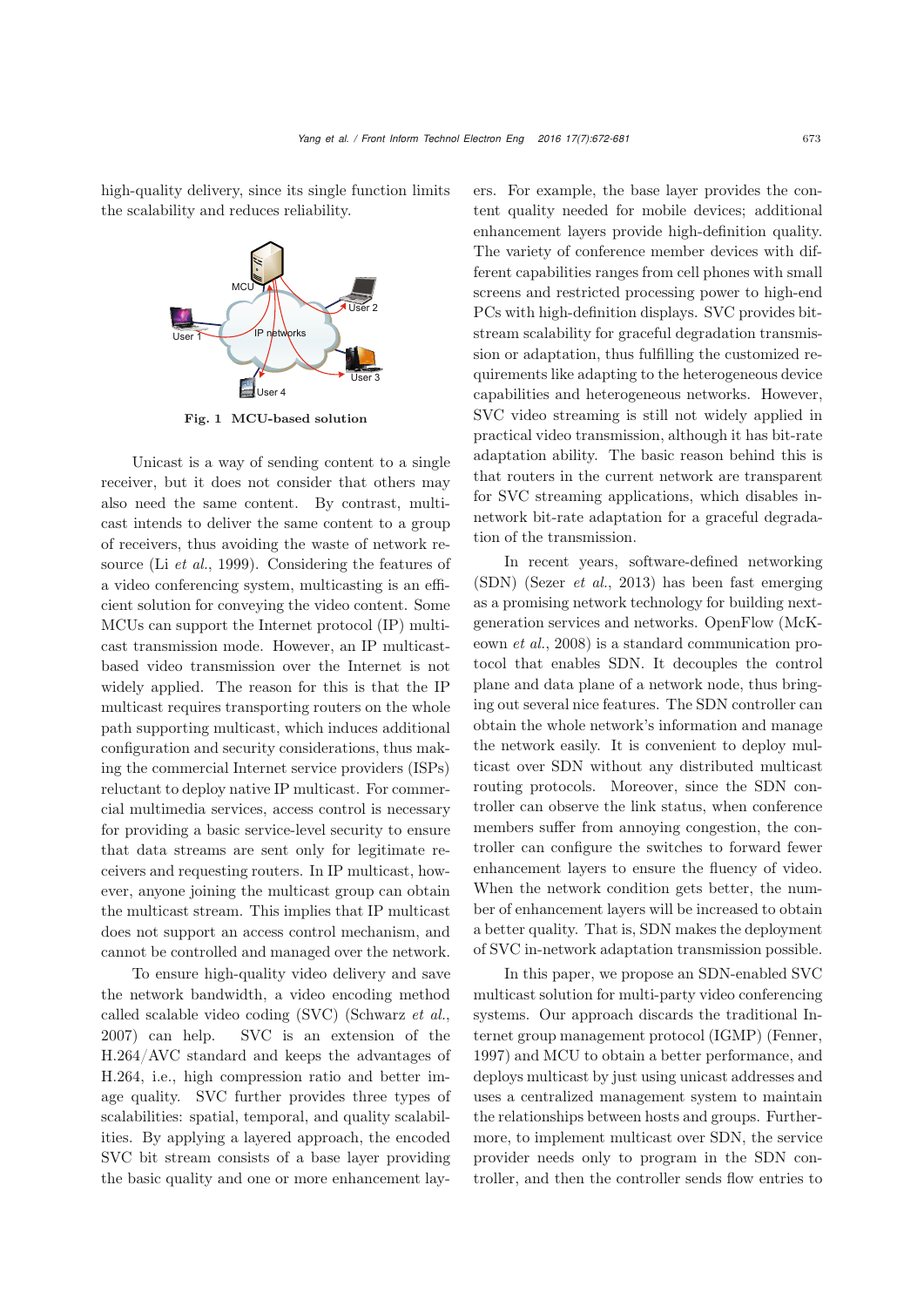the OpenFlow switch. The OpenFlow switch forwards the network packets following the rules of the flow table in the way of multicast. This avoids the complex network configuration in the current traditional network. SDN-enabled multicast can also provide an access control mechanism and enable the implementation of multicast authentication, authorization, and accounting (AAA) integration for user authentication in a multicast context. The SDN controller can create multicast distribution trees according to the locations of the participants. A conference member is not only a multicast tree leaf of one multicast group but also a multicast tree root of another multicast group. A conference member sends SVCencoded video streaming to the network so that other members can receive different numbers of SVC layers to obtain different video quality. Using the controllable layered multicast video approach over SDN, the proposed system can save the network bandwidth and reduce delay effectively, as well as guarantee the quality of video conferencing for different users.

## 2 Related work

Research on the design of video conferencing systems has been going on for many years. Recently, Ng *[et al.](#page-9-7)* [\(2014\)](#page-9-7) proposed a P2P-MCU approach to support a multi-party WebRTC conference, which can reduce CPU usage and bandwidth consumption. [Feng and Wu](#page-9-8) [\(2012\)](#page-9-8) designed a cloud-based video conference multi-gateway system to meet the needs of a high-definition video conference system. This system can control a variety of virtual gateway resources based on physical devices; thus, multimedia gateways could be deployed dynamically. [Zhang](#page-9-9) *et al.* [\(2014\)](#page-9-9) proposed a ping-based clustering algorithm to determine the network topology and fine-tune the server locations with the objective of reducing end-to-end delays. Integrating SVC into MCU is state-of-the-art nowadays, and has caught the attention of enterprises and research institutes. Given the high scalability and flexibility of the SVC introduced above, it may be an effective solution to relieve MCUs from the stress of the bandwidth with SVC. In the case where there are a few conference members applying for accessing the MCU, since the bandwidth resource is enough for each participant, additional enhancement layers can be delivered by the MCU with little loss to provide high

image quality. Otherwise, if there are too many members participating, the MCU will reduce the number of enhancement layers to guarantee the fluency and reliability of the communication. Some vendors like Radvision [\(Avaya](#page-9-10), [2016](#page-9-10)) and Polycom [\(Polycom](#page-9-11), [2014](#page-9-11)) have proposed several solutions for applying SVC in MCUs to make their products competitive. These systems mentioned above are based on the traditional networks without considering the feature of SDN. SDN is an active research topic in the area of networking, and is very attractive for the academia and industry. [Zhao](#page-9-12) *et al.* [\(2014\)](#page-9-12) used SDN-enabled multicasting to facilitate multi-party video conferencing application, which can provide better video delivery compared with the conventional MCU-based solution. However, they used singlelayer video multicasting to deploy the system, which lacks the support of in-network bit-rate adaptation. To use a layered multicast approach to implement the system, a mechanism of supporting heterogeneous terminal devices and SVC video in-network transmission adaptation is needed.

Civanlar *et al.* [\(2010](#page-9-13)) described an SVC video streaming architecture for supporting quality-ofservice (QoS) flows in the OpenFlow environment. [Egilmez](#page-9-14) *et al.* [\(2013](#page-9-14)) extended it to optimize forwarding decisions at the control layer to make dynamic QoS supporting possible. However, these works focused on unicast-based SVC transmission. SVC transmission with multicast can be classified as a layered multicast issue. The receiver-driven layered [multicast](#page-9-15) [\(RLM\)](#page-9-15) [was](#page-9-15) [introduced](#page-9-15) [by](#page-9-15) McCanne *et al.* [\(1996](#page-9-15)) to transmit layered signals over heterogeneous networks using receiver-driven adaptation. [Zhang and Li](#page-9-16) [\(2002](#page-9-16)) proposed a receiverdriven, router-assisted layered multicast protocol (RALM) to achieve enhanced performance. Nevertheless, these works are based on IP multicast over traditional networks to design the video streaming scheme, lacking service and network control.

In this paper, we use a controllable layered multicast approach to implement video conferencing over SDN. The proposed system can save the network bandwidth and reduce the delay effectively. Moreover, it uses the SVC in-network video layer adaptation method to make dynamic QoS supporting possible. To our knowledge, this is the first work of designing a video conference system using SDN-enabled layered video multicast.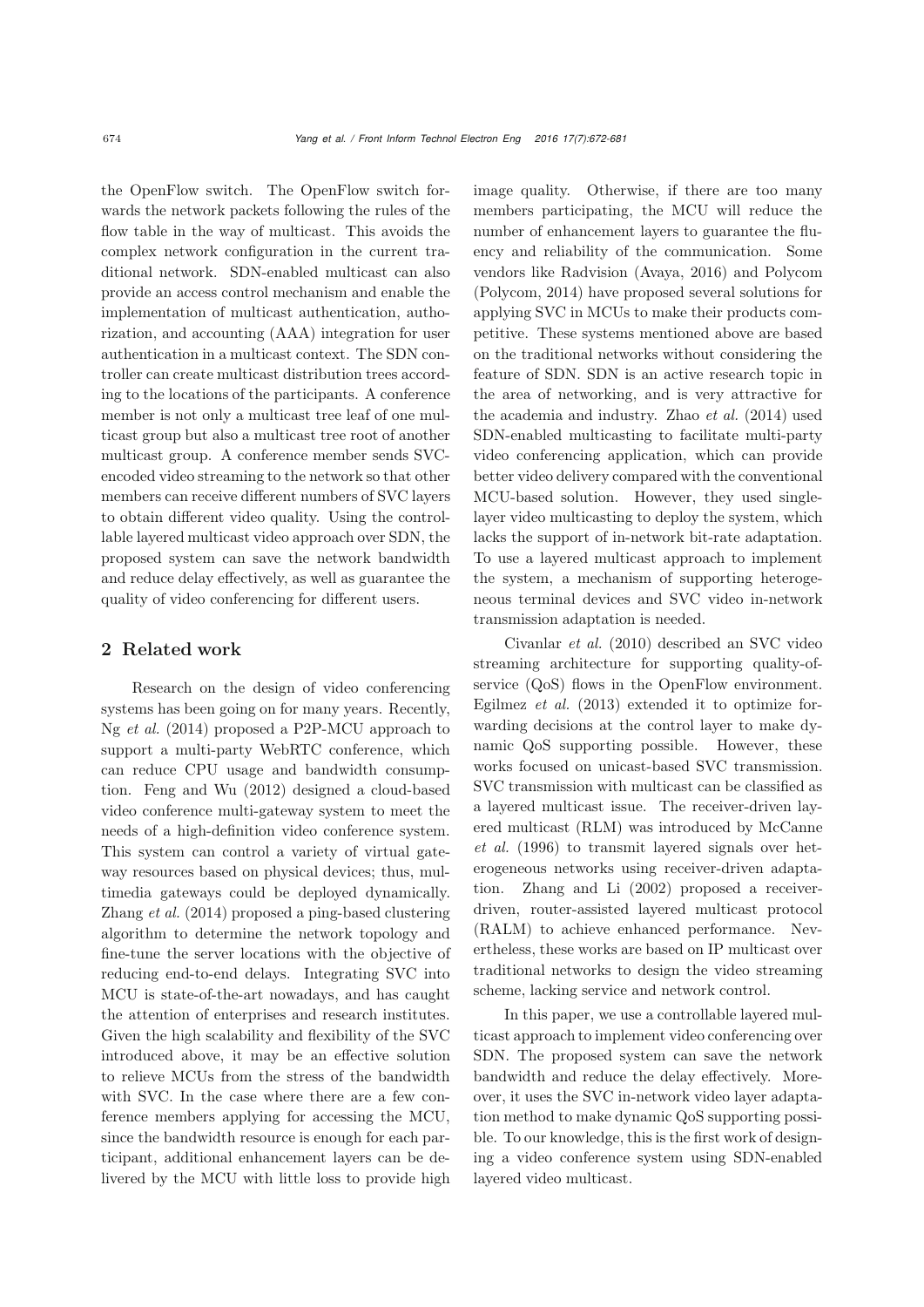# 3 System design

The design goals for the architecture are as follows: obtain a stable and clear system while saving the bandwidth, reducing delay, and guarantee the quality of the video conference for different users. In designing the video conferencing system, the major challenges are how to manage the meeting, how to identify the SVC video stream, how to build multicast trees, and how to guarantee QoS. The overall architecture of the proposed video conferencing system is as shown in Fig. [2.](#page-3-0) It uses a controllable layered multicast mode to minimize network bandwidth usage. The conference members can subscribe to different video layers according to the device capability. They will at least receive a base layer to ensure the smooth video playback and one or more enhancement layers to increase the video quality. For instance, conference members with small-screen smartphones just need to receive the base layer stream, while others with high-definition displays can obtain more enhancement layer streams. As shown in Fig. [2,](#page-3-0) the PC and smartphone are connected with the same OpenFlow switch, but the PC may receive four layers of video sent from the notebook, while the switch may forward just one layer to the smartphone. Each SVC layer is defined as a flow, and the video sender and receivers form a group. For a video conference, the number of groups equals the number of video members who send video streams to other participants. The group information is maintained in the conference manager, which also maintains the information of forwarding layers according to the heterogeneous devices with different capabilities. The SDN controller can configure switches to collect the information of network nodes, so that the system can adaptively decrease the number of video layers to avoid congestion. If the network link state becomes good enough, the member terminal will be able to receive more enhancement layers to obtain a higher video quality.

There are four key components of the system, as shown in Fig. [3:](#page-4-0) the terminals, the conference manager, the controller, and OpenFlow switches. OpenFlow switches and the links between them constitute the infrastructure layer of the system. The control layer is based on an OpenFlow controller, which contains network information on the infrastructure layer. The southbound interface is the OpenFlow protocol, which is used for communication with OpenFlow controllers. The conference manager and parts of modules in the controller implement the application layer functionality. The modules in the OpenFlow controller are used by the conference manager from the application layer through the northbound interface to implement cross-layer functionality. Details about the components of the proposed system are described below.

# 3.1 Terminals

There are two types of terminals in the conference system: the president terminal and the member terminal. The president terminal, as the organizer and primary spokesman of the conference, creates a conference and manages the related conference



<span id="page-3-0"></span>Fig. 2 SDN-enabled SVC multicast solution of the video conferencing system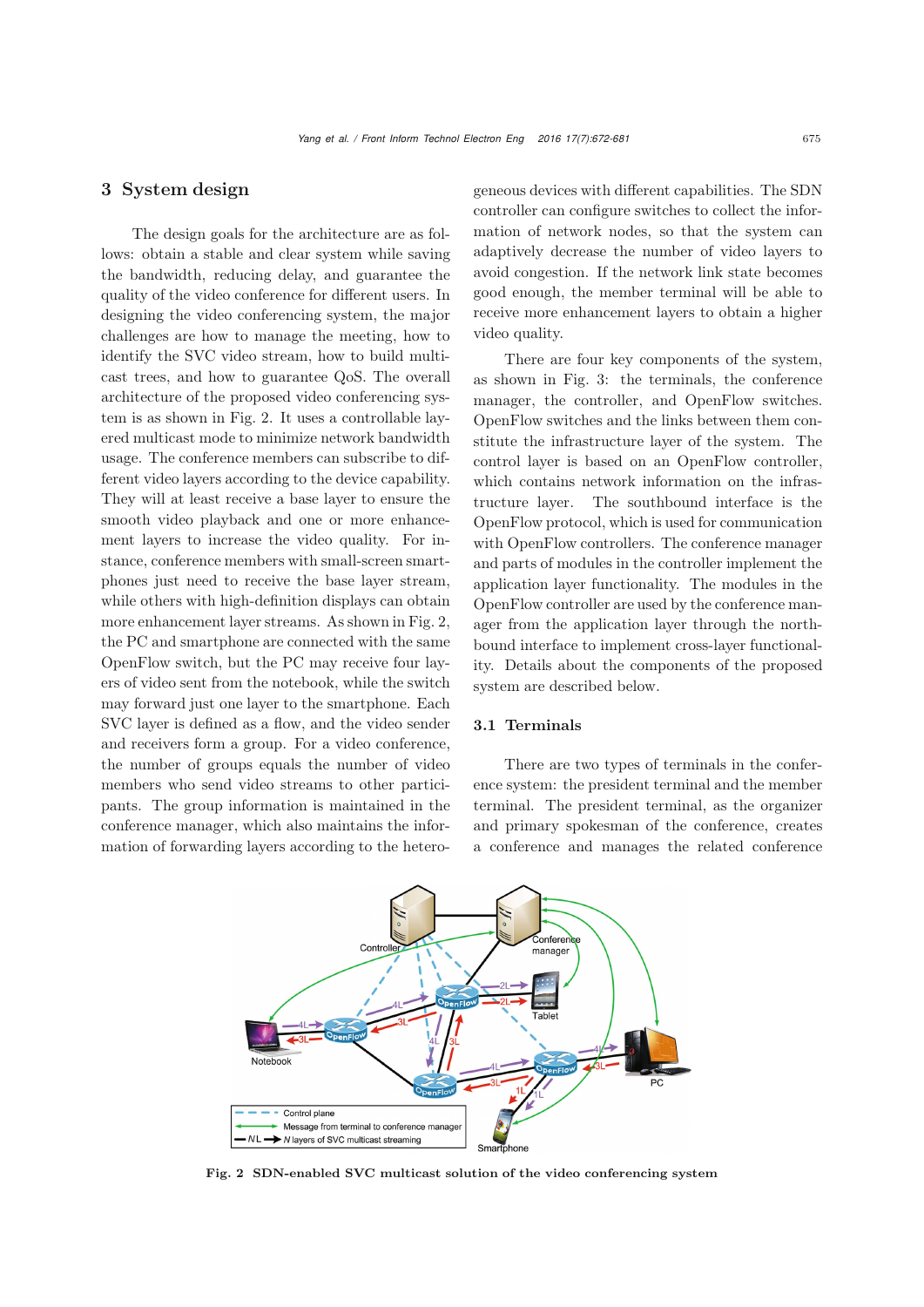

<span id="page-4-0"></span>Fig. 3 Design of the SDN-enabled SVC multicast video conferencing system

configuration. A member terminal is an ordinary conference member who participates in the conference. If a member terminal applies to speak, it converts to the president terminal with the corresponding competence after being allowed. Each conference terminal includes mainly a multimedia processing module, which supports SVC encoding and decoding. The conference member terminals can be smartphones, tablets, notebooks, HDTVs, and so on. According to the device capability, different terminals can subscribe to different suitable video layers.

Video and audio are converted into digital format through the coding device. The encoded SVC bit stream consists of a base layer to provide the basic video quality and several enhancement layers to provide better quality. When a terminal sends the encoded video, different layers of the video are transmitted at different user datagram protocol (UDP) source ports. The conference manager records these source ports and notifies them to the controller, so that the OpenFlow switches can be content-aware. In other words, the OpenFlow switches can identify to which terminal and which video layer the data packets belong by matching the IP and UDP/TCP (Transmission Control Protocol) source port field.

When new users request the conference manager to join a conference, the member terminals will report the device capability information to determine the number of transferring layers so that they can receive suitable video layers forwarded by the OpenFlow switches from the layered SVC video source. The receiver device decodes the receiving digital stream into a form that can be displayed and heard.

### 3.2 Conference manager

The conference manager is established to facilitate the management of conferences. It provides interactive communication service with terminals and the controller. When a member terminal applies to the conference manager for joining a conference, its related information will be maintained. The conference manager will process and maintain the data as an information center. Then relevant information will be sent to the controller to do some network-level work, such as constructing multicast trees. Specifically, we construct a multicast tree for each video layer to realize the framework for SVC multicast streaming. The conference manager manages the corresponding events through three basic modules: group manager, information manager, and admission control.

1. Group manager module: IP multicast uses IGMP to manage group members, which needs a complicated network configuration. The SDNenabled SVC multicast system abandons the traditional IGMP, and group members are maintained in the conference manager instead. The group manager module maintains a correspondence list of the conferencing group and its members. Each video sender and the receivers form a group with a unique group ID (GID). The list preserves the receivers' MAC and IP addresses, defined as

$$
Sender[GID] = [(mac_1, ip_1), (mac_2, ip_2), \ldots],
$$

where mac<sub>*i*</sub> and ip<sub>*i*</sub>  $(i = 1, 2, ...)$  denote the MAC and IP addresses of receiver *i*, respectively. If a member terminal has sufficient permission to join the conference and wants to watch the video of a participant, when the corresponding GID exists, its related information will be added to this list.

2. Information manager module: This module is responsible for managing the configuration of each conference and member information. From the aspect of a conference, the stored information includes the list of conferences, group members of a conference, group IDs, conference properties, and so on. From the aspect of members, the stored information includes capability of the user terminals for subscribing to suitable video layers, the member ID to identify receivers for each video layer, user permission to join a conference, the IP/MAC address to support network communications, etc.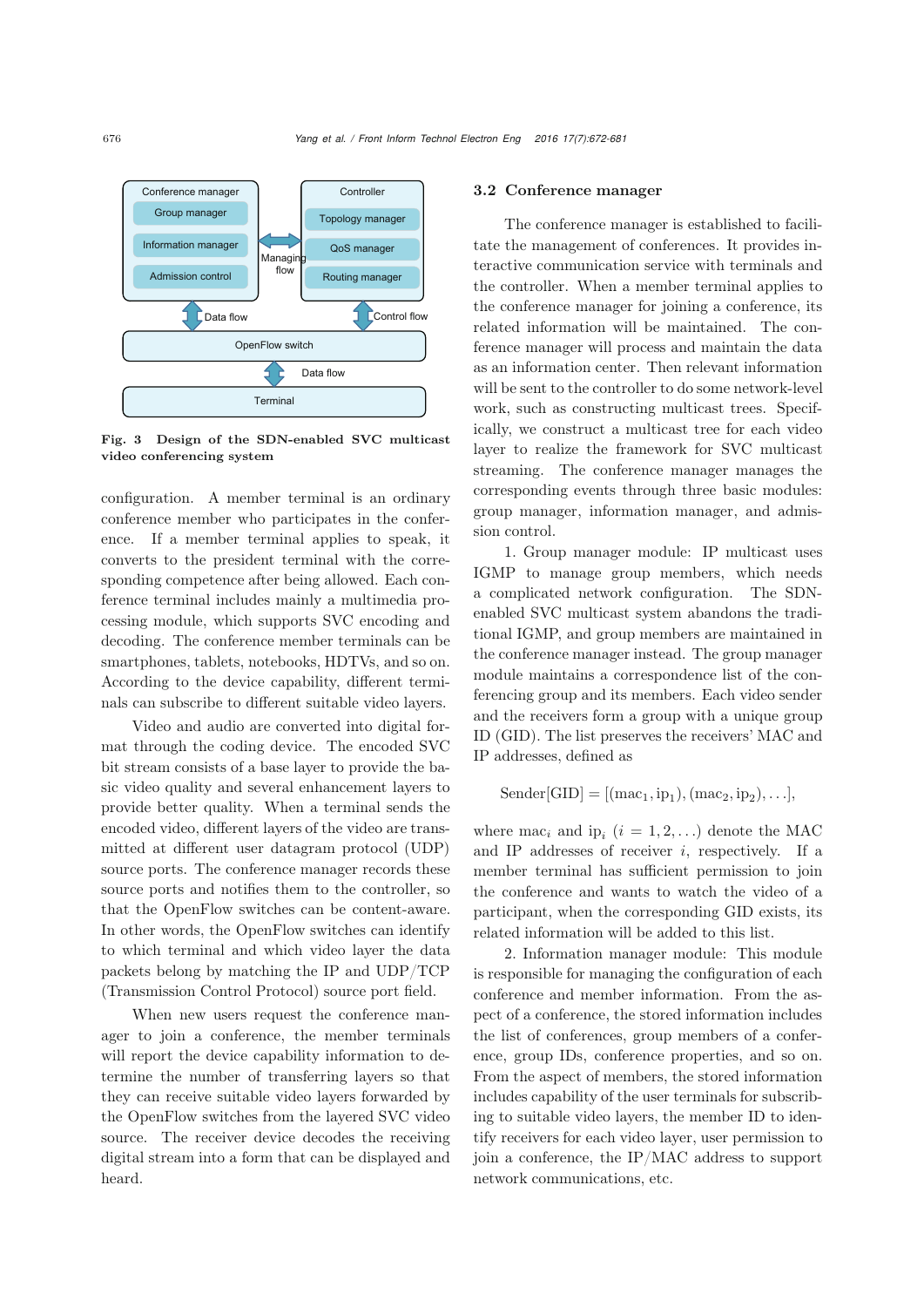3. Admission control module: The admission control module is responsible for the management process of a new member joining or leaving a conference and maintaining the related information. For instance, when a member applies to join or leave a conference, its access information (access the first time, access once more, or leave) will be added to the conference manager for maintenance, so that the controller can analyze and process the information with corresponding events. Here, we define a dictionary host ${\rm [mac]} = {\rm GID}$  to maintain the relationship between a member terminal and a conference so that we can judge whether the member is accessing for the first time or accessing again. Then we use the heartbeat mechanism to determine whether the user is still online. Fig. [4](#page-5-0) illustrates the processes of the admission control module when a new member requests to join the conference. At first, only hosts *A* and *C* are in the conference, and then host *B* applies for joining the conference group.



<span id="page-5-0"></span>Fig. 4 Admission control management process (OFSW: OpenFlow switch)

As shown in Fig. [4,](#page-5-0) the process can be described as follows: (1) Host *B* sends a message to the conference manager applying to join the conference group. (2) The conference manager checks the permission first. If it is allowed, the conference manager will update the list of the conference group members and send the corresponding message to the controller. (3) Through the corresponding events management system, the controller updates the group members, calculates a new multicast tree, and sends flow table entries to the switches.

## 3.3 Controller

In the SDN-enabled SVC multicast system, the SDN controller will make high-level routing decisions. Unlike traditional IP multicast, the centralized controller can obtain the whole network's topology status from OpenFlow switches and multicast group member information from the conference manager, so it is convenient and efficient to set up multicast trees. Here, the controller can build multiple multicast trees for the same video of different layers. When suffering from network congestion, the controller is capable of configuring the Open-Flow switches to dynamically decrease the number of SVC layers through the corresponding multicast tree to avoid annoying playback interruptions. Current controllers in the mainstream include NOX, POX, Floodlight, etc. Among them, we choose the POX controller [\(Open Networking Lab, 2015\)](#page-9-17) to set up our system. It is composed of the following three parts:

1. Topology manager module: This module maintains the network topology information. Link discovery is the key to obtaining the entire network information. When a switch is added to the SDN environment, the controller can obtain link information between the switch and other connected devices by a protocol called the link layer discovery protocol (LLDP). At first, the controller will send a 'packetout' message to send LLDP packets to all the Open-Flow switches. The message commands the Open-Flow switch to send LLDP packets to the connected devices through all its ports. As the switch has no specific flow table entries for processing an LLDP message, all packets will be sent to the controller through a 'packet-in' message. After receiving the 'packet-in' message, the controller will analyze the packets and create a link between two switches in the table. Therefore, the controller will be able to create a complete view of the network topology.

2. QoS manager module: The QoS manager basically facilitates the system to achieve in-network adaptation of scalable video transmission to address the fluctuating link quality. This module provides a link and port status monitoring function via collecting 'statistics' messages supported by the OpenFlow protocol, and uses 'statistics' messages to detect the congestion event. As soon as a change in link quality is detected, the routing manager module is triggered to determine an appropriate number of video layers to be transmitted over this link. This system implements a threshold-based layer selection strategy. For instance, if a link and port's usage ratio increases to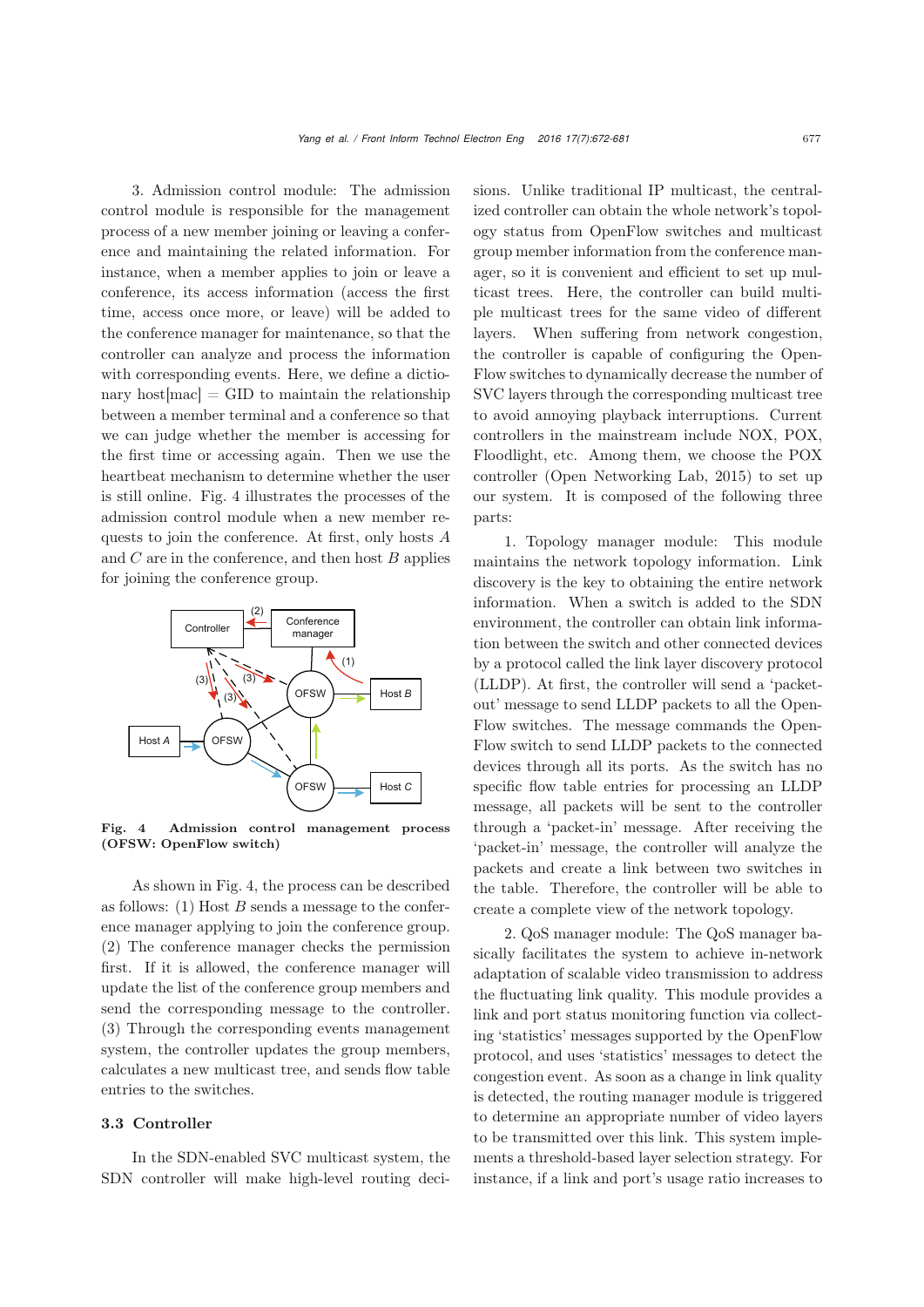a value higher than the threshold, the QoS manager triggers the routing manager module to decrease the number of layers transmitted over the overused link. Otherwise, when detecting plentiful bandwidth, it triggers the routing manager module to increase the number of transmitted layers, and thus the terminal obtains a higher quality of experience (QoE).

3. Routing manager module: The routing manager module constructs multicast trees and sends flow table entries to OpenFlow switches to deploy the logical routing path. When a conference begins, the topology and terminal list in the group manager module will be updated. As our system employs a layered multicast architecture to deliver SVC video stream, we construct a multicast tree for each video layer. Each video layer can identify receivers by a member ID maintained in the conference controller. Relying on the topology maintained in the controller, the conference manager locates the source and receivers, and applys a specific multicast tree creation algorithm, such as the PRIM algorithm, to construct a minimum spanning tree (MST) for each SVC layer. Then the system will map these logic multicast trees into OpenFlow rules. Finally, the SDN controller configures these forwarding rules into the flow table of switches. When the system suffers from network congestion, this module can dynamically adjust the number of video layers and transmit data packets through the corresponding multicast tree. Then the receiving terminal decodes the receiving data stream that can be seen and heard on the monitors.

## 3.4 OpenFlow switches

An OpenFlow switch is responsible for the data packets forwarding in the data plane and can rewrite flows' addresses, under the guidance of the controller. A transmission path for each conference video layer's flow can be dynamically adjusted by the controller configuring the OpenFlow switches via the Open-Flow protocol.

#### 3.5 Discussion

It is simple to deploy such an SDN-enabled conferencing system from a technical perspective. However, in common practice, the SDN controller is owned by the ISPs, while video conferencing service providers need to program on the network controller. Thanks to SDN supporting network virtualization, it

is possible for ISPs to give each application service provider its own network topology and control over its traffic flow [\(Drutskoy](#page-9-18) *et al.*, [2013\)](#page-9-18). By means of network virtualization, video conferencing service providers may implement the proposed system in the controller of the network slice, which makes the network scalable and flexible.

# 4 Experimental results

## 4.1 Experimental environment setup

In this work, we refurbished Netgear WNDR3800 routers [with](#page-9-19) [the](#page-9-19) [OpenWrt](#page-9-19) [\(](#page-9-19)Open-Wrt Developer Team, [2015\)](#page-9-19) system and made the routers OpenFlow switches supporting OpenFlow version 1.0. In our experiment, we used 16 such OpenFlow switches to build an OpenFlow network to test our system's performance. The network topology is as shown in Fig. [5.](#page-6-0) Each switch's wide-area network (WAN) port was configured as a console port, which was linked to the SDN controller. The four LAN ports were linked to other OpenFlow switches or member terminals to forward video streaming data. The WLAN interface was also configured to support the OpenFlow protocol so that wireless devices, such as smartphones or notebooks, can also access the network via Wi-Fi.



<span id="page-6-0"></span>Fig. 5 Topology of the experiment network

We chose POX as our controller, running on a Linux server with two Intel Xeon E5-2620 CPUs, 64 GB RAM, and two network interface cards (NICs). The first NIC was connected to a standard hub, which was connected with all the Open-Flow switches' console port to constitute an out-ofband control network. The second was connected to the conference manager to transmit the information needed. Before the experiment, we programmed the POX for implementing each module in the controller.

The conference manager operated on another Linux server with two NICs, which were respectively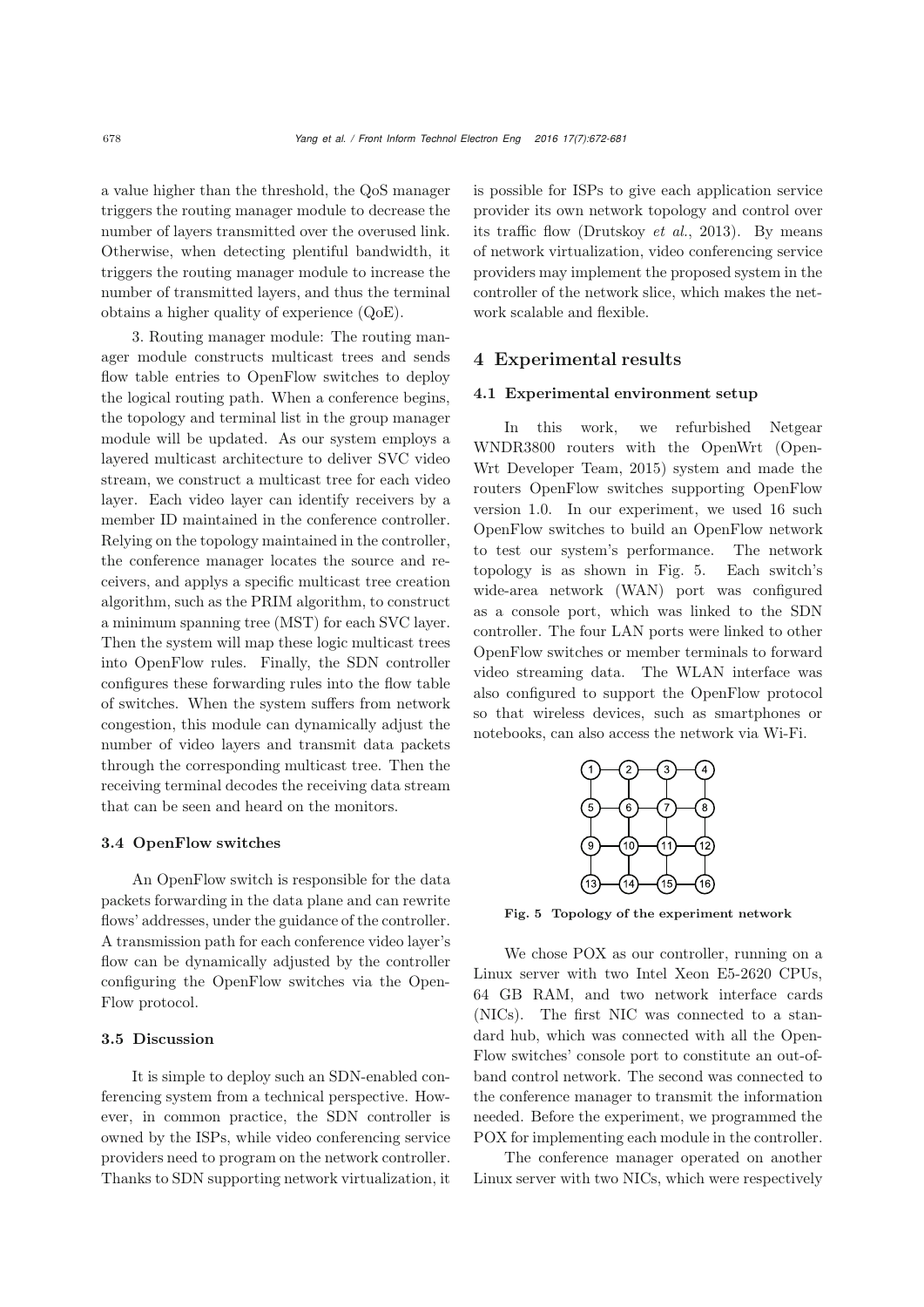connected to the controller and OpenFlow switches to collect information about conferencing sessions, member terminals, and multicast groups. These data structures would be maintained in the conference manager modules. If there is a request, the conference manager will first judge whether it is acceptable, and then inform the controller to take the corresponding actions.

Each terminal can support SVC encoding and decoding. After being encoded, the layered video data was encapsulated as real-time transport protocol (RTP)/UDP packets. We used different UDP ports to transmit these packets so that OpenFlow switches could identify the flow of a specific layer and execute the corresponding actions. AVC/SVC library decoding tools were provided to enable the SVC player to decode SVC streams and display the SVC video. There were three types of terminals in the experiment, i.e., smartphones, notebooks, and PCs with high-definition display. According to our design, these terminals with different capabilities would receive different numbers of SVC layers.

# 4.2 Test for bandwidth usage and delay

We evaluated the performance of bandwidth usage in the whole network and average end-to-end delay of the proposed SDN-enabled SVC multicast conferencing architecture. We compared it with the MCU-based system and SDN-enabled single-layer video multicast conferencing system, respectively. In the MCU-based system, video from the source will first be transmitted to the MCU and then forwarded to each receiver terminal. In an SDN-enabled singlelayer or SVC video multicast conferencing system, the video stream will be forwarded to the receivers in a multicast manner. The major difference between these two systems is that in a single-layer video multicast system, all receivers obtain the source video at the same bit rate. However, in a layered video multicast conferencing system, devices with different capabilities can obtain the video at different bit rates. We designed an experiment with up to 50 users and implemented the same network topology and link settings in different systems. These 50 terminals requested for the same video conference from the conference manager one by one.

Fig. [6a](#page-7-0) shows the usage of network's bandwidth along with the number of terminals. As the number of participants increases, the SDN-enabled SVC multicast architecture outperforms the other two conferencing solutions in bandwidth saving. This is because, in the system with the MCU-based solution, terminals send videos to the MCU, and then the MCU sends the video back to all receivers. In an SDN-enabled single-layer multicast system, small screen devices receive videos at the same bit rate as the ones with high-definition displays. The other two conferencing solutions will increase unnecessary traffic and waste network bandwidth resource.

Fig. [6b](#page-7-0) shows the average end-to-end delay as the number of terminals increases in different systems. The performance of the SDN-enabled layered video multicast solution is almost the same as that of the SDN-enabled single-layer multicast conferencing system. Both perform better than the MCU-based solution. This is reasonable, because the video will first be transmitted to the centralized MCU and then forwarded to receivers in the MCU-based solution. It will result in larger end-to-end delay than SDNenabled multicast solutions.



<span id="page-7-0"></span>Fig. 6 Test results of bandwidth usage in the whole network (a) and average delay (b) as the number of terminals increases

## 4.3 Experiment for in-network adaptation

In this experiment, we evaluated the function of SVC in-network layer adaptation. We encoded a video in the source terminal into three layers of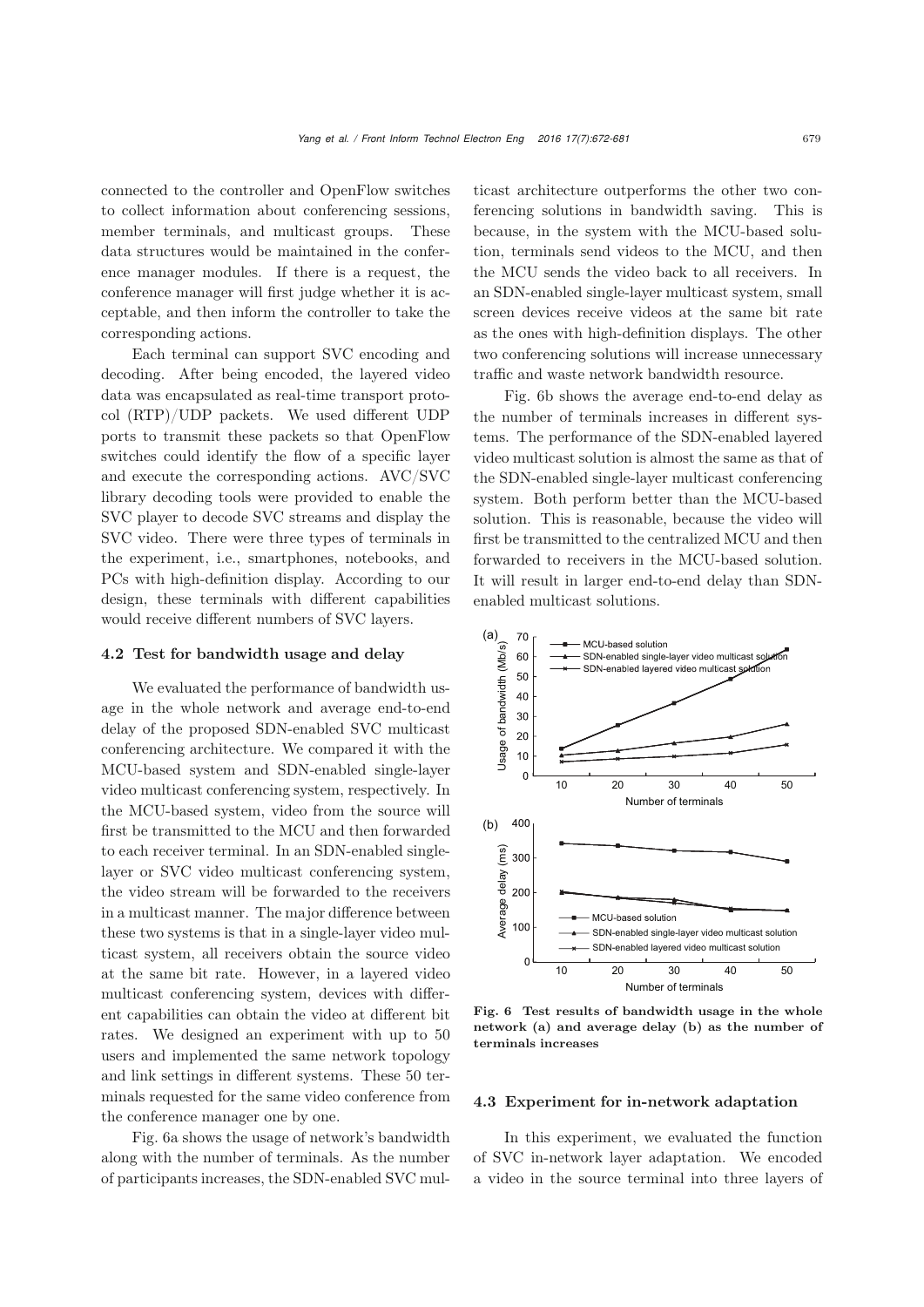quality scalability, including a base layer, enhancement layer 1, and enhancement layer 2, and encoded the same video into the single-layer format with the same bit rate. We chose two member terminals as the receivers to compare the performance of the proposed SDN-enabled SVC multicast with that of the SDN-enabled single-layer multicast solution. To imitate network congestion, a third-party software called Ostinato [\(Srivats, 2010\)](#page-9-20) was used to change the network traffic continuously in the system, which shared the same physical link as the selected terminals' multicast path. Then we monitored the variation of the network traffic and compared the video quality of two receivers to judge whether the in-network adaptation strategy of SDN-enabled SVC multicast works better than the single-layer video multicast conferencing system.

We measured the packet-loss ratio of the SDNenabled layered video multicast strategy and the single-layer video multicast strategy, respectively. The results are plotted in Fig. [7.](#page-8-0) The packet-loss ratio of layered video multicast is much lower than that of the single-layer solution. The reason is that when the link becomes congested, the SDN-enabled layered video multicast conferencing system can decrease the number of forwarded layers to avoid packet loss.

Fig. [8](#page-8-1) shows the experimental results in terms of intuitional time-domain distribution of blurred pictures for the SDN-enabled SVC video and singlelayer video multicast conferencing solutions. Packet



<span id="page-8-0"></span>Fig. 7 Packet-loss ratio of the SDN-enabled SVC video multicast solution and the single-layer video multicast strategy

loss may lead to blurred pictures. Normally, seriously or moderately blurred pictures will heavily degrade the conference members' QoE, while the effect of mildly blurred pictures is negligible. When the background traffic is high enough to congest the link, the SDN-enabled layered video multicast conferencing system can decrease the number of layers and achieve much fewer blurred pictures than the other solution. When the link obtains enough bandwidth to transmit the enhancement layers, it will increase the number of forwarded layers to provide a highquality video. Hence, the in-network adaptation may substantially improve the conference members' QoE in the scenario of time-varying traffic.

The experimental results indicated that SDNenabled SVC multicast works better than the other solution. When the network traffic changes, the SDN-enabled SVC multicast solution can



<span id="page-8-1"></span>Fig. 8 Time-domain distribution of blurred pictures of the SDN-enabled SVC video multicast solution and the SDN-enabled single-layer video multicast conferencing system (References to color refer to the online version of this figure)